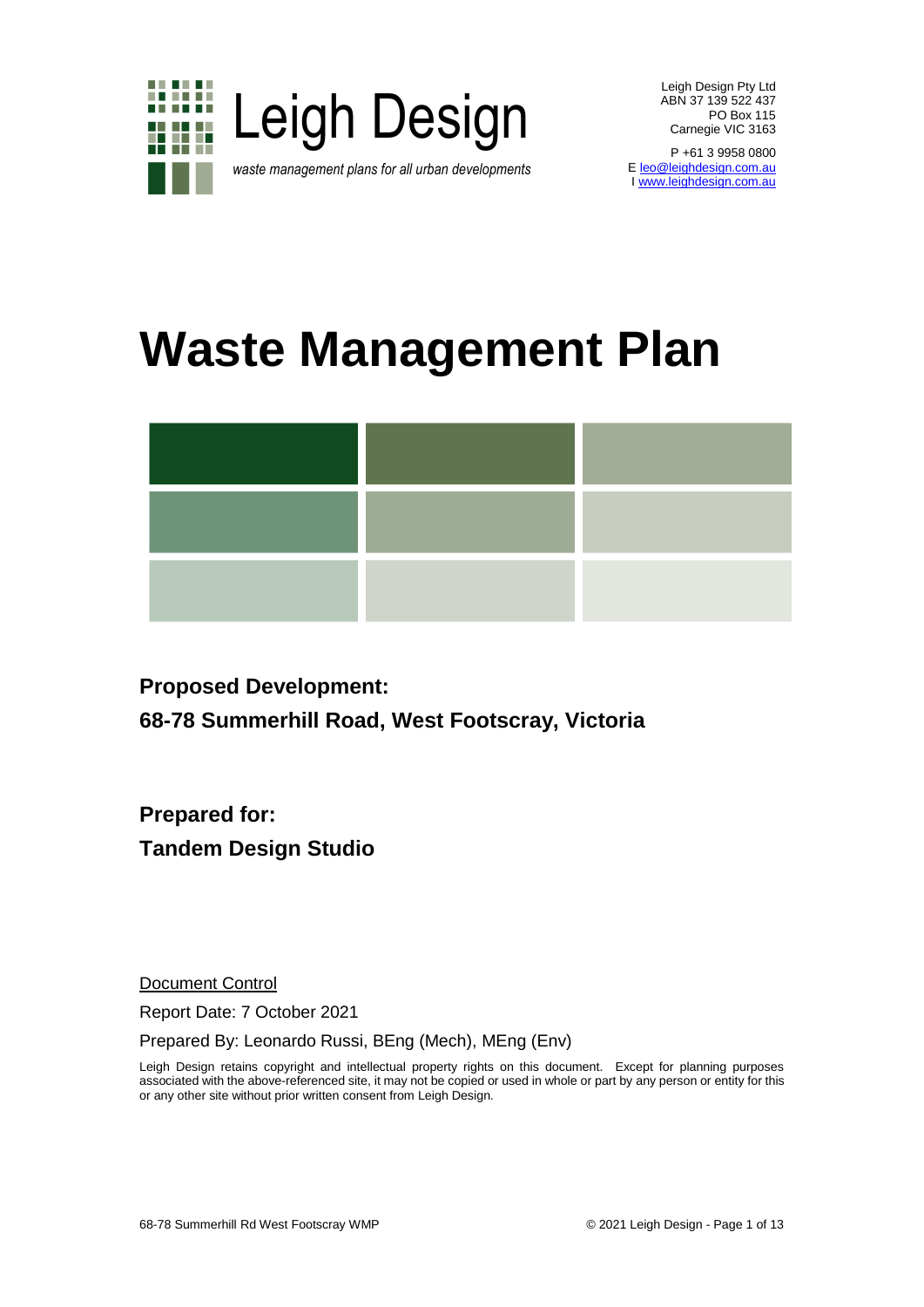# **TABLE OF CONTENTS**

|    | <b>SECTION</b> | <b>PAGE No.</b> |
|----|----------------|-----------------|
|    |                |                 |
|    |                |                 |
| 1. |                |                 |
| 2  |                |                 |
| 3  |                |                 |
| 4  |                |                 |
| 5  |                |                 |
| 6  |                |                 |
| 7  |                |                 |
| 8  |                |                 |

#### **WASTE MANAGEMENT SUMMARY**

- The Operator, as defined below, shall be responsible for managing the waste system and for developing and implementing adequate safe operating procedures.
- Waste shall be stored within the development (hidden from external view).
- Users shall place sorted waste into designated collection bins.
- Waste shall be collected on Summerhill Road. The collection contractor shall transfer bins between the waste area and the truck.
- A private contractor shall provide waste collection services.

# **GLOSSARY**

**Operator:** refers to the Owners Corporation, who shall manage site operations (via staff and contractors, if required).

**User:** refers to residents, who shall utilise the waste system.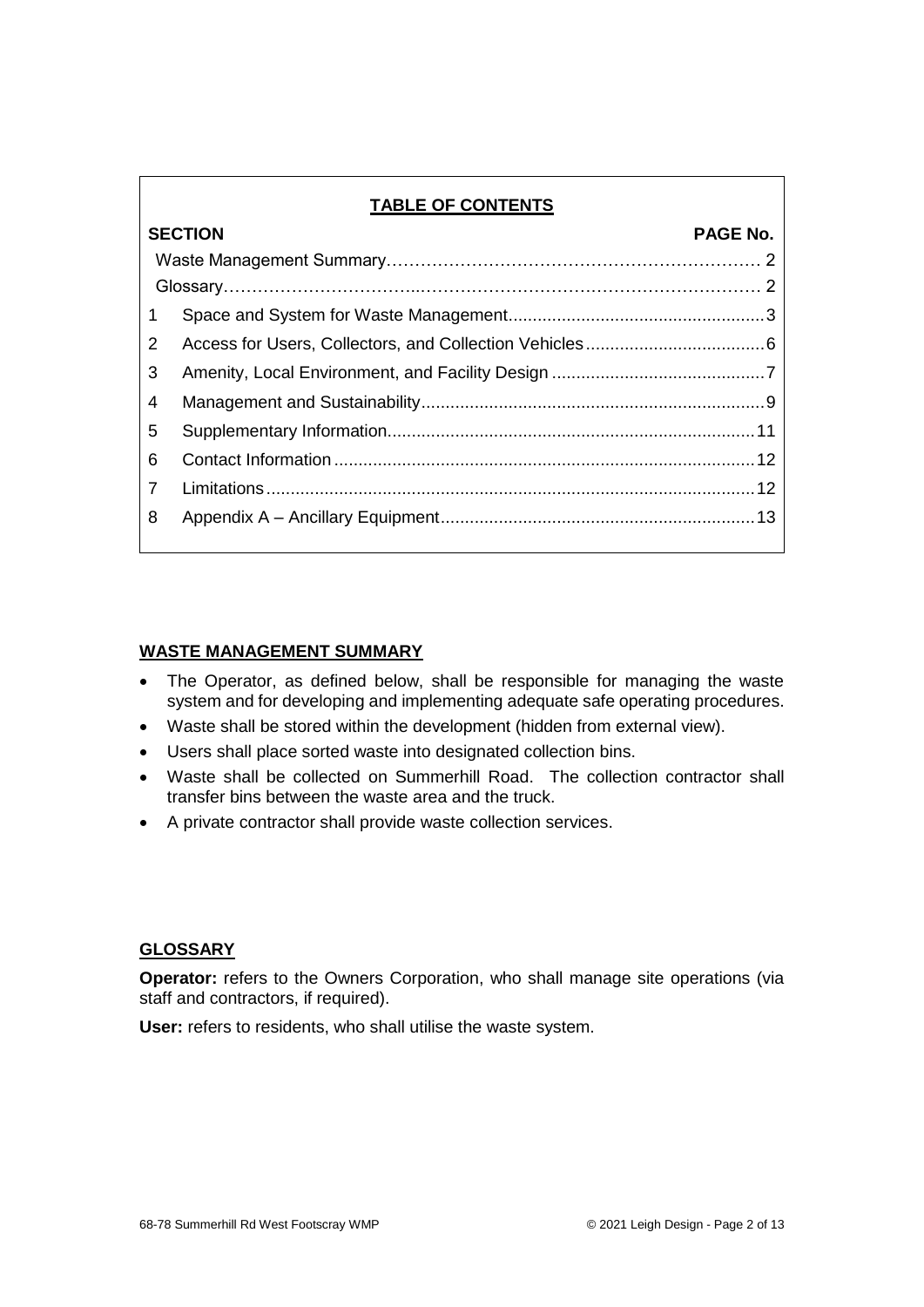# <span id="page-2-0"></span>**1 SPACE AND SYSTEM FOR WASTE MANAGEMENT**

#### **1.1 Development Description and Use**

This development shall consist of residential apartments (refer to Table 1).

#### **1.2 Estimated Garbage and Recycling Generation**

The following table summarises the waste estimate (m $3$ /week):

| <b>Waste Source</b> | Base Qty (est.)        | Garbage | <b>Commingled</b><br><b>Recycling</b> |
|---------------------|------------------------|---------|---------------------------------------|
| Apartments (1 bed)  | No. of units $=$ 39    | 3.12    | 3.12                                  |
| Apartments (2 bed)  | No. of units $=$<br>10 | 1.00    | 1.00                                  |
| $TOTAL$ (m $3$ /wk) |                        | 4.12    | 4.12                                  |

|  | Table 1: Waste Estimate |
|--|-------------------------|
|  |                         |

Note: Residential waste figures are based on Council's volumetric requirements.

#### **1.3 Collection Services**

Based on the anticipated waste volume, a private contractor shall be engaged to collect waste. The Operator shall choose a waste collection provider, negotiate a service agreement, and pay for these services.

Note: Every rateable tenement is liable to pay for municipal charges irrespective of the level of collection services provided by Council.

#### **1.4 Location, Equipment, and System Used for Managing Waste**

The waste management system is summarised as follows:

- Apartment receptacles for garbage, organics, recycling and (future) glass.
- Bin Store located at Ground Level.
- Collection bins (kept within the Bin Store refer to Table 2).

The various collection waste-streams are summarised as follows:

Garbage: General waste shall be placed in tied plastic bags and stored within bins.

Recycling: Two types of bins shall be provided. One type of bin for glass and a second type for all other recyclables (paper, cardboard, aluminium, steel, and plastics). All recyclables shall be commingled until a glass-only service becomes available.

Organics: Users shall place organic waste into Organics bins. Only certified compostable liners may be considered for bins and caddies, to home standard AS5810-2010 (alternatively, the industrial standard AS4736-2006 could be considered if approved by the waste collector). Garden waste from communal areas shall be collected and disposed by the landscape maintenance contractor.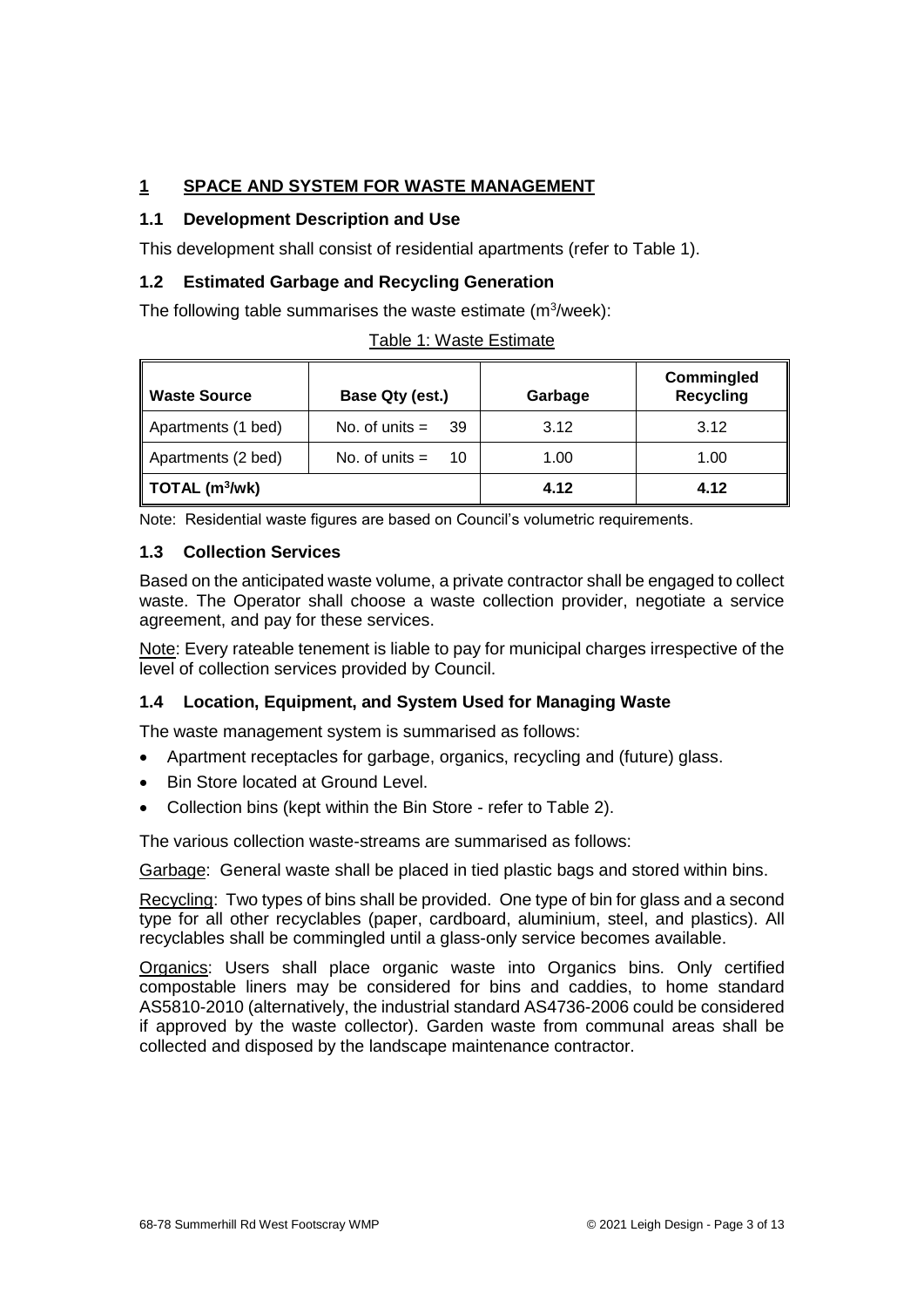Other Waste Streams: The disposal of hard/electronic/liquid and other wastes (polystyrene, batteries, paint, chemicals and detox items, etc) shall be organised with the assistance of the Operator.

These items shall remain within the development until the Operator arranges a private collection from the subject land in accordance with requirements from the relevant authority. In particular e-waste must not be disposed in landfill.

The following table summarises bin quantity/capacity, collection frequency, and area requirements (based on Table 1):

| <b>Waste Source</b>                                             | <b>Waste Stream</b>      | <b>Bin</b><br>Qty | <b>Bin</b><br><b>Litres</b> | <b>Collections</b><br>per Week | <b>Net Area</b><br>m <sup>2</sup> |
|-----------------------------------------------------------------|--------------------------|-------------------|-----------------------------|--------------------------------|-----------------------------------|
|                                                                 | Garbage                  | 3                 | 1100                        |                                | 4.8                               |
|                                                                 | <b>Food Organics</b>     | 6                 | 240                         |                                | 3.0                               |
| Whole<br>development                                            | Recycling                | 3                 | 1100                        |                                | 4.8                               |
|                                                                 | Recycling - future glass | 6                 | 240                         |                                | 3.0                               |
|                                                                 | Hard/E-Waste             |                   |                             | At Call                        | 2.0                               |
| Net Waste Storage Area (excludes circulation), m <sup>2</sup> : |                          |                   |                             | 17.6                           |                                   |

Table 2: Bin Schedule and Collection Frequency

Notes:

- Private bins shall be sourced by the Operator (either purchased from a supplier or leased from the collection contractor).
- Subject to stakeholders' preference/capability (and as built constraints), bin sizes and quantities can be changed.

#### **1.5 Planning Drawings, Waste Areas, and Management of the Waste System**

The drawings illustrate sufficient space for onsite bin storage, as required by the above schedule.

Notwithstanding the above, the Operator shall stipulate procedures for effective management of the available space.

#### **1.6 Collection Bin Information**

The following bins shall be utilised (see Sect. 4.4 for signage requirements):

| Capacity<br>(litres) | Height<br>(mm) | front, mm) | on, mm) | (kg) | Width (across   Depth (side   Empty Weight   Average* Gross   <br>Weight (kg) |
|----------------------|----------------|------------|---------|------|-------------------------------------------------------------------------------|
| 240                  | 1060           | 585        | 730     | 13   | 45                                                                            |
| 1100                 | 1330           | 1240       | 1070    | 65   | 210                                                                           |

Table 3: Bin Details

Notes:

 $*$  = Average Gross Weight is based on domestic waste studies (which vary subject to locality and waste-type). Expect greater weight for wet or compacted waste.

 Use the above details as a guide only – variations will occur. The above is based on Sulo plastic (HDPE) flat-lid bins.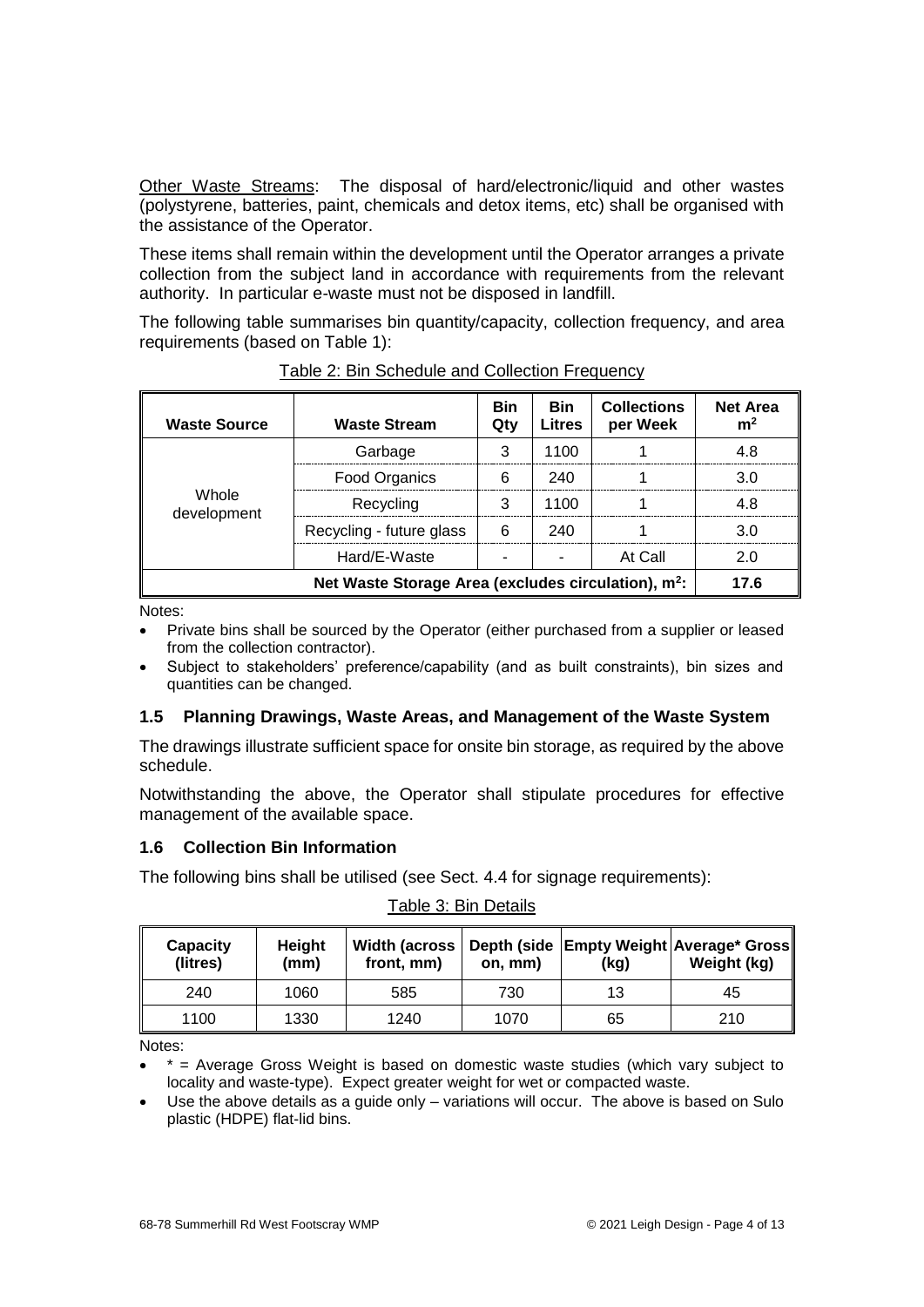|  | Table 4: Maribyrnong 120/240L Bin Colour Coding |
|--|-------------------------------------------------|
|  |                                                 |

| Bin         | Garbage | <b>Commingled Recycling</b> | <b>Green Waste</b> |
|-------------|---------|-----------------------------|--------------------|
| Lid         | Red     | Yellow                      | Lime               |
| <b>Body</b> | Green   | Green                       | Green              |

# Table 5: Maribyrnong 660/1100L Bin Colour Coding

| <b>Bin</b> | Garbage | <b>Commingled Recycling</b> | <b>Green Waste</b> |
|------------|---------|-----------------------------|--------------------|
| ∟id        | Red     | Yellow                      | Lime               |
| Body       | Green   | <b>Blue</b>                 | Green              |

Note: For private bins, AS4123.7 bin colours can be adopted. Private bins shall be labelled to identify the waste generator and site address. For glass, Victorian publications illustrate bins with purple lids. For Food Waste / Organics bins, AS 4123.7 bins have a Burgundy lid and a Dark Green or Black body.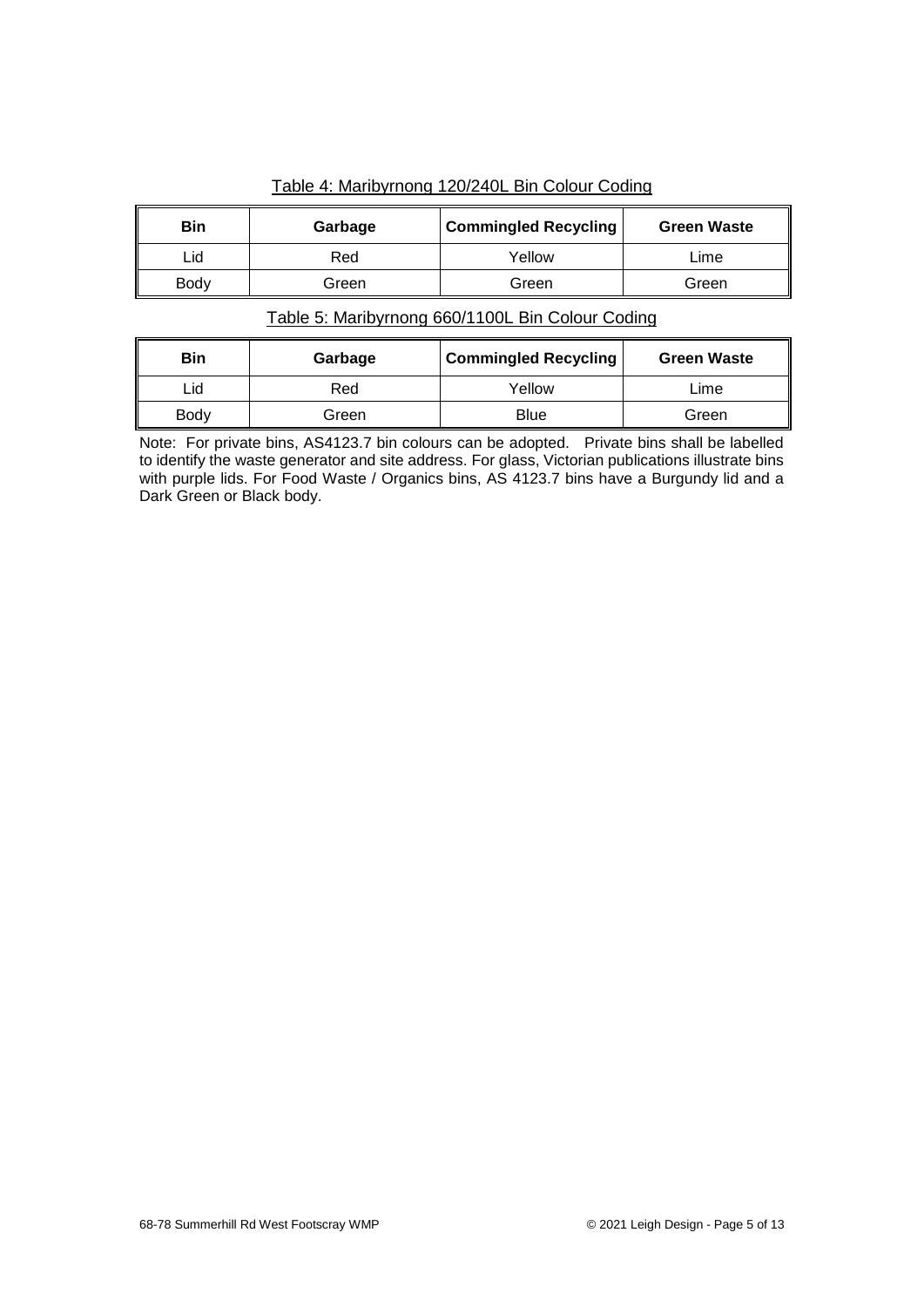# <span id="page-5-0"></span>**2 ACCESS FOR USERS, COLLECTORS, AND COLLECTION VEHICLES**

#### **2.1 User Access to Waste Facilities**

Residents shall dispose sorted waste into designated collection bins located within the Bin Store (access via the lift/stairs).

Note: The Operator shall have access to the Bin Store to rotate the bins, ensuring that empty bins are available along the circulation area so that users are able to reach the bins.

#### **2.2 Collection Arrangements and Access to Waste Facilities**

- A private contractor shall collect waste on Summerhill Road (site's frontage).
- Collection staff (driver and assistant) shall have access to the Bin Store and transfer bins to the truck and back to the store.
- The waste collection shall be carried-out by rear-lift vehicles (nom. 8.8m long and 4m operational height).

Notes:

- Given ramp gradients, bin weight, and transfer distance (potentially creating OH&S incidents during bin transfers), mechanical assistance via a suitable tug is recommended (Operator to assess and specify - refer to Sections 5 and 8).
- For improved safety, waste collections and bin transfers shall be carried-out during off-peak traffic periods.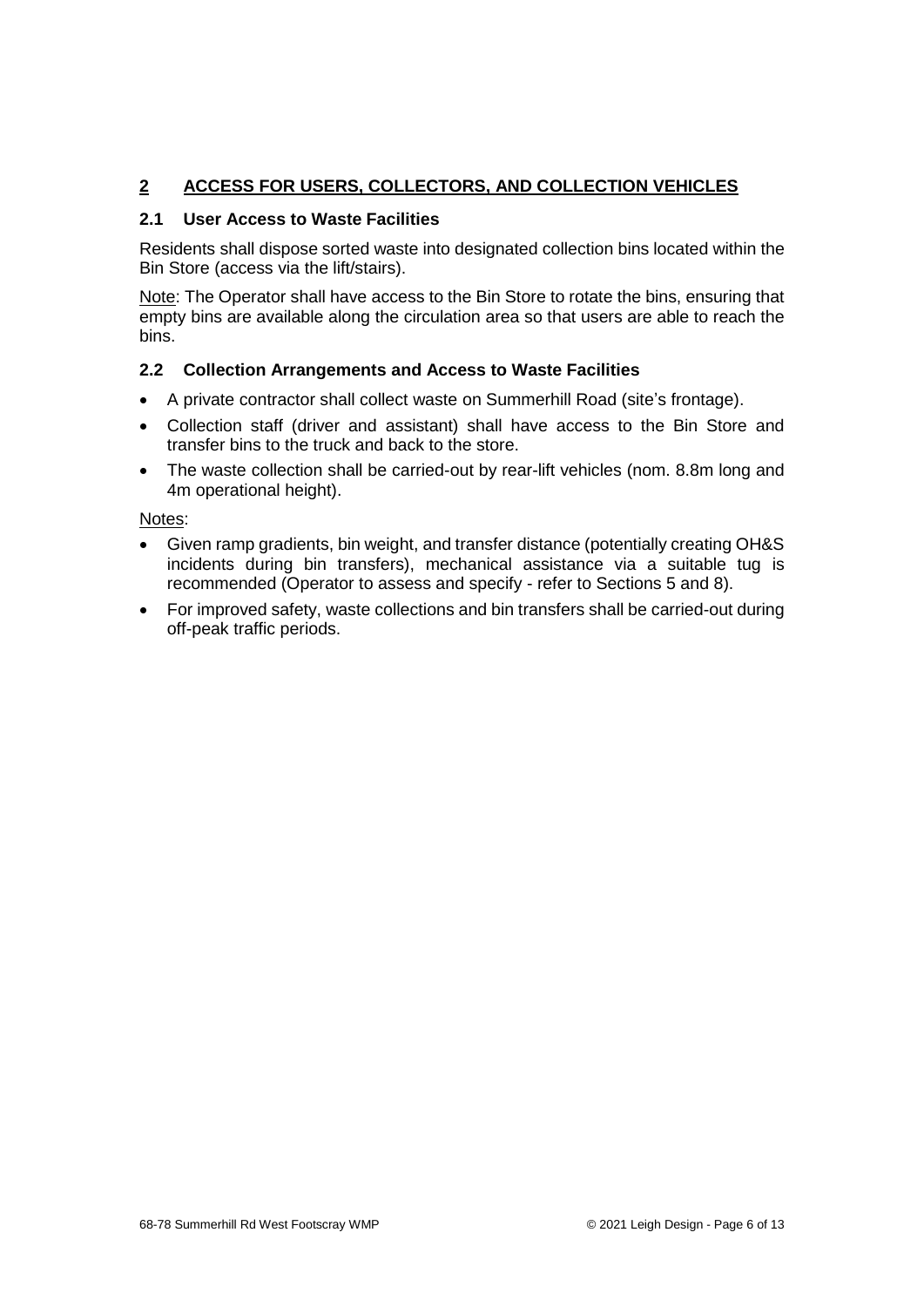# <span id="page-6-0"></span>**3 AMENITY, LOCAL ENVIRONMENT, AND FACILITY DESIGN**

#### **3.1 Noise Minimisation Initiatives**

- Collection bins shall feature rubber wheels for quiet rolling during transfers.
- Waste areas shall meet BCA and AS2107 acoustic requirements.
- Local laws shall be observed for all operations in public and private areas.
- For private services, the hours of waste collections shall be as specified in Council's local laws. Also, Section 5 of the Victorian EPA Noise Control Guideline Publication 1254 (see below) shall be observed to protect the acoustic amenity of the development and surroundings.

Victorian EPA Noise Control Guideline Publication 1254 October 2008 (excerpt)

[Section] 5. Domestic Refuse Collection

The main annoyance produced by domestic refuse collections occurs in the early morning (i.e. before 7:00am). Therefore, if possible, routes should be selected to provide the least impact on residential areas during that time.

Collection of refuse should be restricted to the following criteria:

- Collection occurring once a week should be restricted to the hours: 6am to 6pm Monday to Saturday.
- Collections occurring more than once a week should be restricted to the hours: 7am to 6pm Monday to Saturday.
- Compaction should only be carried out while on the move.
- Bottles should not be broken up at the point of collection.
- Routes which service entirely residential areas should be altered regularly to reduce early morning disturbance.
- Noisy verbal communication between operators should be avoided where possible.

# **3.2 Litter Reduction and Prevention of Stormwater Pollution**

The Operator shall be responsible for:

- Promoting adequate waste disposal into the bins (to avoid waste-dumping).
- Securing the waste areas (whilst affording access to users/staff/contractors).
- Preventing overfilled bins, keeping lids closed and bungs leak-free.
- Abating any site litter and taking action to prevent dumping and/or unauthorised use of waste areas.
- Requiring the collection contractor to clean-up any spillage that might occur when clearing bins.

The above will minimise the dispersion of site litter and prevent stormwater pollution (thus avoiding impact to the local amenity and environment).

#### **3.3 Ventilation, Washing, and Vermin-Prevention Arrangements**

Waste areas shall feature:

- Ventilation in accordance with Australian Standard AS1668.
- Tight-fitting doors (all other openings shall have vermin-proof mesh or similar).
- Impervious flooring (also, smooth, slip-resistant, and appropriately drained).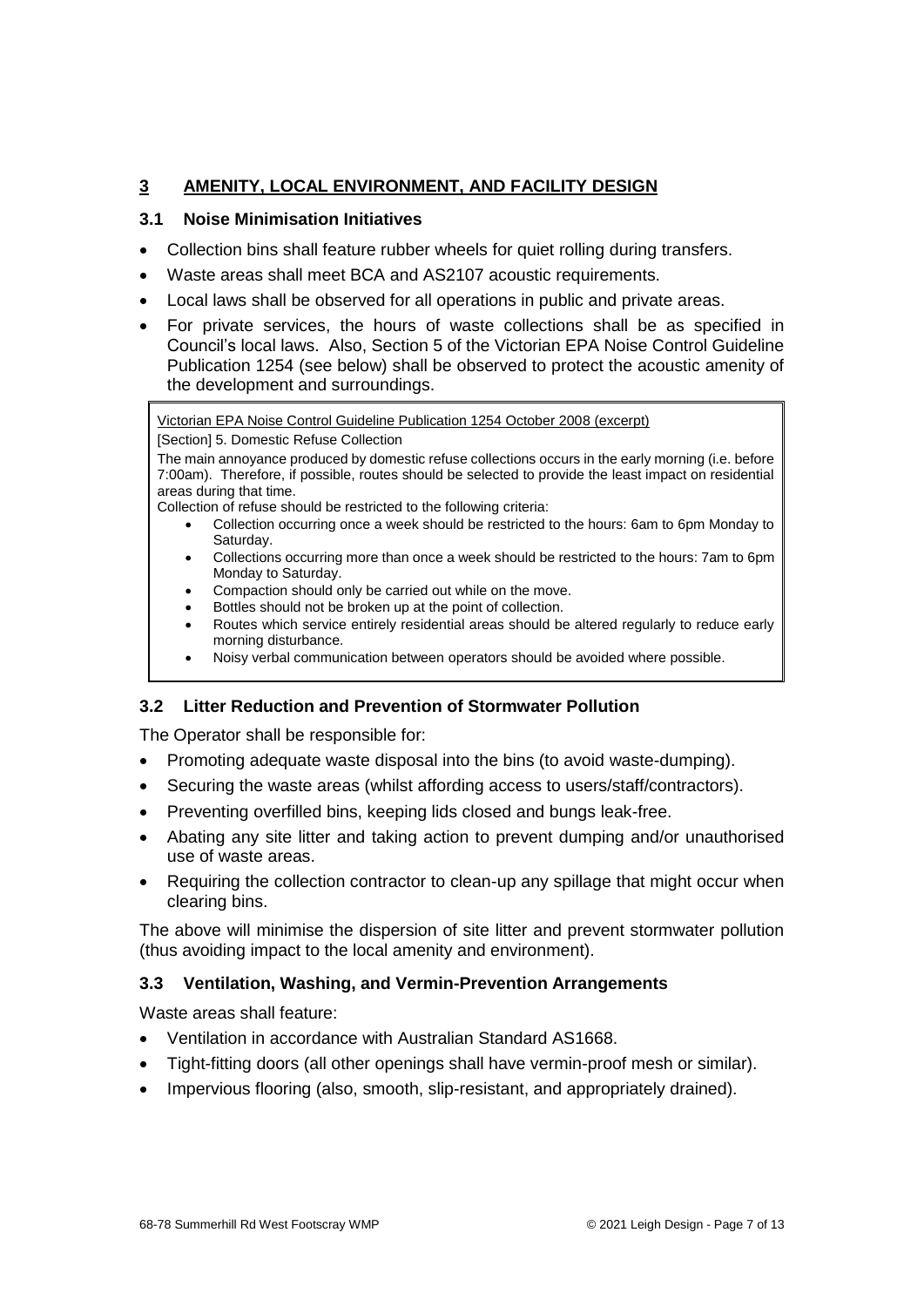A graded bin wash area, hosecock, hose, and a suitable floor-waste connected in accordance with the relevant authority requirements (alternatively, Operator shall engage a suitable contractor to wash bins in a mobile bin-wash vehicle). The bin and wash areas may overlap, as stored bins can be moved so that a bin can be washed.

The Operator shall regularly clean waste areas/equipment. Also, access doors and bin-lids shall be kept closed.

#### **3.4 Design and Aesthetics of Waste Storage Areas and Equipment**

Waste shall be placed within collection bins and stored in designated onsite areas (hidden from external view). Following waste collection activities, bins shall be returned to the storage areas as soon as practicable.

Waste facilities shall be constructed of durable materials and finishes, and maintained to ensure that the aesthetics of the development are not compromised. These facilities and associated passages shall be suitably illuminated (this provides comfort, safety, and security to users, staff, and contractors). Access doors shall feature keyless opening from within.

The design and construction of waste facilities and equipment shall conform to the Building Code of Australia, Australian Standards, and local laws.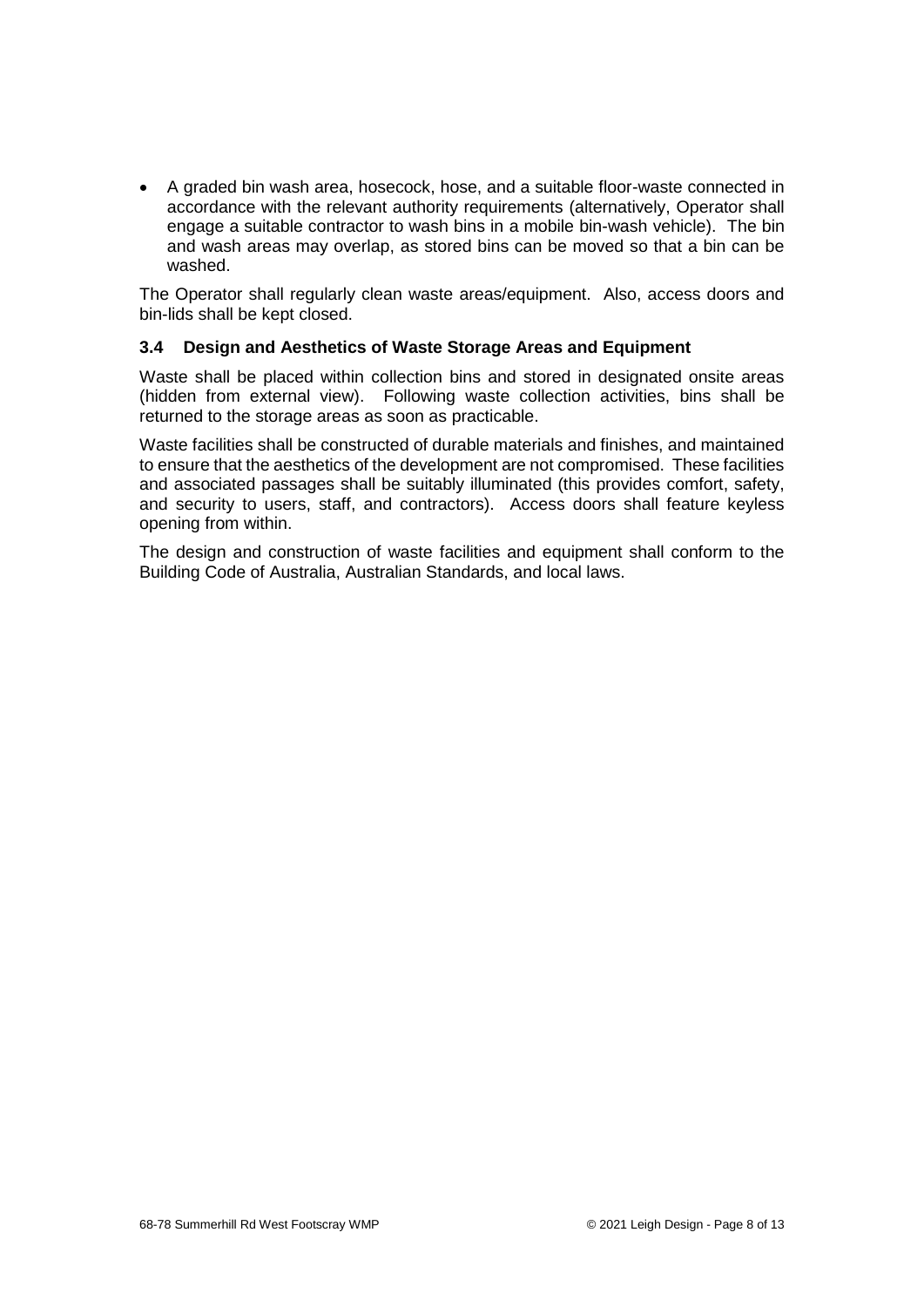# <span id="page-8-0"></span>**4 MANAGEMENT AND SUSTAINABILITY**

#### **4.1 Waste Sorting, Transfer, and Collection Responsibilities**

Garbage shall be placed within tied plastic bags prior to transferring into the collection bins. Cardboard shall be flattened and recycling containers un-capped, drained, and rinsed prior to disposal into the appropriate bin. Bagged recycling is not permitted.

Refer to Section 2 for waste transfer requirements and collection arrangements.

#### **4.2 Facility Management Provisions to Maintain & Improve the Waste System**

The Operator shall manage site operations (refer to the glossary in page 2).

It shall be the responsibility of the Operator to maintain all waste areas and components, to the satisfaction of users, staff, and the relevant authority (residents shall maintain their internal waste receptacles).

The Operator shall ensure that maintenance and upgrades are carried-out on the facility and components of the waste system. When required, the Operator shall engage an appropriate contractor to conduct services, replacements, or upgrades.

#### **4.3 Arrangements for Protecting Waste Equipment from Theft and Vandalism**

It shall be the responsibility of the Operator to protect the equipment from theft and vandalism. This shall include the following initiatives:

- Secure the waste areas.
- Label the bins according to property address.
- The private collection contractor shall transfer bins between the waste areas and the truck (bins shall not be placed on the street).

#### **4.4 Arrangements for Bins/Equipment Labelling and Ensuring Users and Staff are Aware of How to Use the Waste System Correctly**

- The Operator shall provide appropriate signage for the bins. Signage is available at the following internet address: www.sustainability.vic.gov.au.
- The Operator shall publish/distribute "house rules" and educational material to:
	- $-$  Inform users/staff about the waste management system and the use/location of the associated equipment (provide the summary in page 2 of this report).
	- Improve facility management results (lessen equipment damage, reduce littering, and achieve cleanliness).
	- Advise users/staff to sort and recycle waste with care to reduce contamination of recyclables.

#### **4.5 Sustainability and Waste Avoidance/Reuse/Reduction Initiatives**

The *Environment Protection Act 1970* includes principles of environment protection and guidance for waste management decision making. Also, the *Sustainability Victoria Act 2005* established Sustainability Victoria as the statutory authority for delivering programs on integrated waste management and resource efficiency.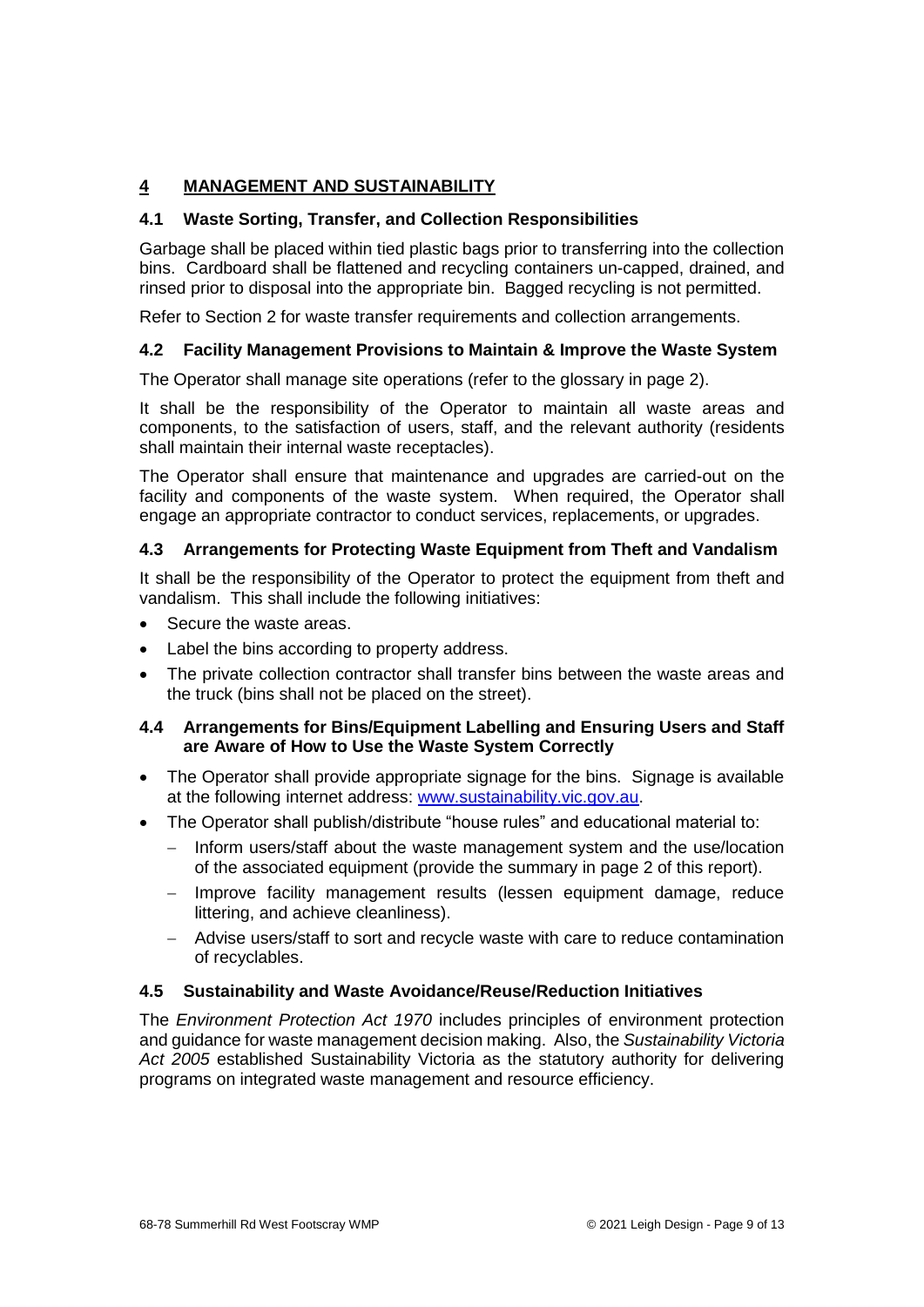From a design perspective, the development shall support the acts by providing an adequate waste system with ability to sort waste.

The Operator shall promote the observance of the acts (where relevant and practicable) and encourage users and staff to participate in minimising the impact of waste on the environment. For improved sustainability, the Operator shall consider the following:

- Observe the waste hierarchy in the *Environment Protection Act 1970* (in order of preference): a) waste avoidance, b) reuse, c) recycle, d) recovery of energy, e) treatment, f) containment, and g) disposal.
- Peruse the Sustainability Victoria website: [www.sustainability.vic.gov.au.](http://www.sustainability.vic.gov.au/)
- Participate in Council and in-house programs for waste minimisation.
- Establish waste reduction and recycling targets; including periodic waste audits, keeping records, and monitoring of the quantity of recyclables found in landfillbound bins (sharing results with users/staff).

#### **4.6 Waste Management Plan Revisions**

For any future appropriate Council request, changes in legal requirements, changes in the development's needs and/or waste patterns (waste composition, volume, or distribution), or to address unforeseen operational issues, the Operator shall be responsible for coordinating the necessary Waste Management Plan revisions, including (if required):

- A waste audit and new waste strategy.
- Revision of the waste system (bin size/quantity/streams/collection frequency).
- Re-education of users/staff.
- Revision of the services provided by the waste collector(s).
- Any necessary statutory approval(s).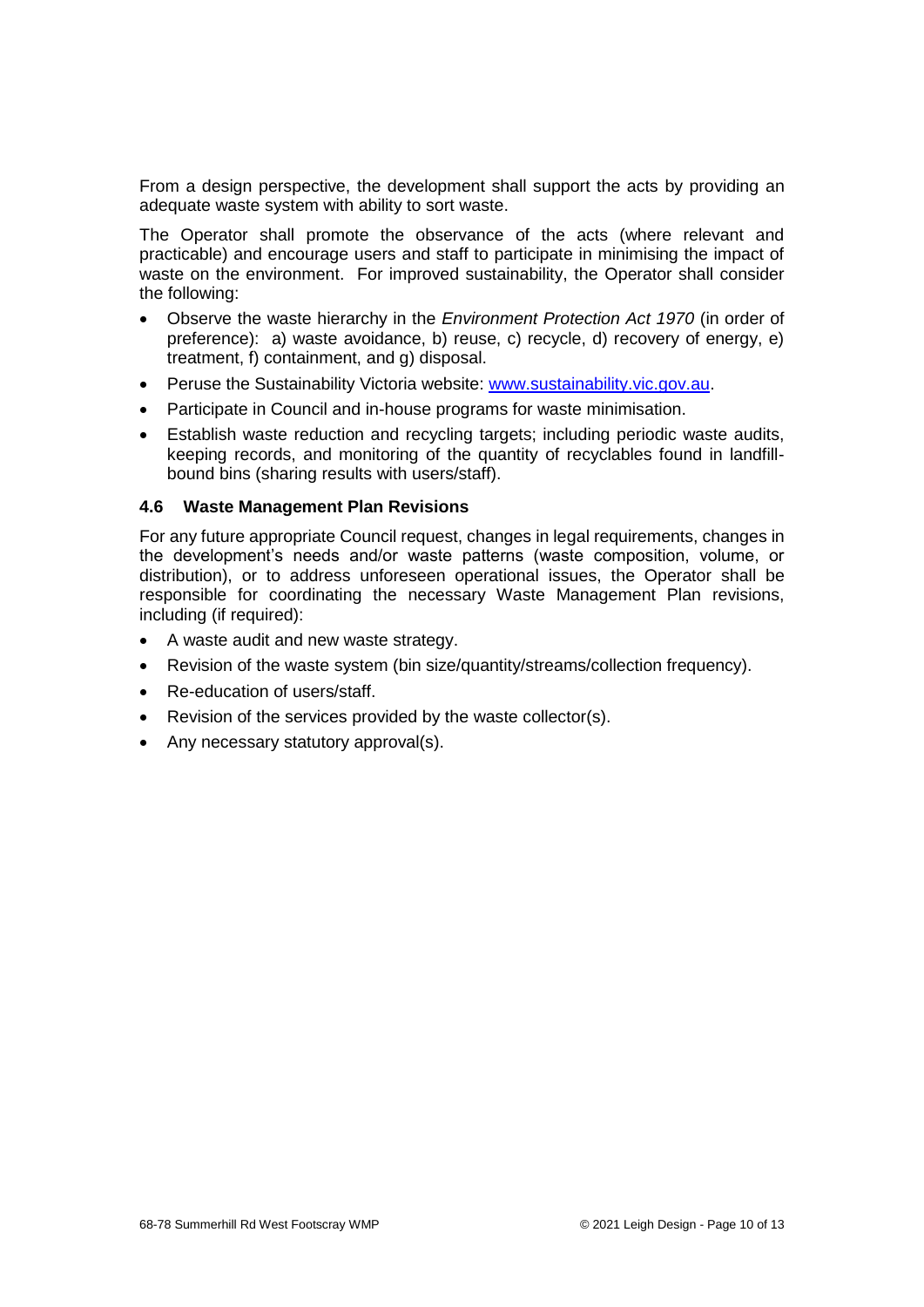#### <span id="page-10-0"></span>**5 SUPPLEMENTARY INFORMATION**

- The Operator shall observe local laws and ensure that bins aren't overfilled or overloaded.
- Waste incineration devices are not permitted, and offsite waste treatment and disposal shall be carried-out in accordance with regulatory requirements.
- For bin traffic areas, either level surfaces (smooth and without steps) or gentle ramps are recommended, including a roll-over kerb or ramp. Should ramp gradients, bin weight, and/or distance affect the ease/safety of bin transfers, the Operator shall consider the use of a suitable tug.
- The Operator and waste collector shall observe all relevant OH&S legislation, regulations, and guidelines. The relevant entity shall define their tasks and:
	- Comply with Worksafe Victoria's Occupational Health and Safety Guidelines for the Collection, Transport and Unloading of Non-hazardous Waste and Recyclable Materials (June 2003).
	- Assess the Manual Handling Risk and prepare a Manual Handling Control Plan for waste and bin transfers (as per regulatory requirements and Victorian COP for Manual Handling).
	- Obtain and provide to staff/contractors equipment manuals, training, health and safety procedures, risk assessments, and adequate personal protective equipment (PPE) to control/minimise risks/hazards associated with all waste management activities. As a starting point, these documents and procedures shall address the following:

| Task (to be<br>confirmed)                         | Hazard (TBC)                                           | <b>Control Measures (TBC)</b>                                                                                            |
|---------------------------------------------------|--------------------------------------------------------|--------------------------------------------------------------------------------------------------------------------------|
| Sorting waste and<br>cleaning the waste<br>system | Bodily puncture.<br>Biological &<br>electrical hazards | Personal protective equipment (PPE).<br>Develop a waste-sorting procedure                                                |
| Bin manual handling                               | Sprain, strain, crush                                  | PPE, staff training. Maintain bin wheel-<br>hubs. Limit bin weight. Provide<br>mechanical assistance to transfer bins    |
| Bin transfers and<br>emptying into truck          | Vehicular strike, run-<br>over                         | PPE. Develop a Hazard Control Plan<br>for transfers and collections. Maintain<br>visibility. Use a mechanical bin-tipper |
| Truck access (reversing<br>& manoeuvring)         | Vehicular incident,<br>strike, run-over                | PPE. Use a trained spotter. Develop a<br>truck-manoeuvring and traffic-control<br>procedure                              |

Note: The above shall be confirmed by a qualified OH&S professional who shall also prepare site-specific assessments, procedures, and controls (refer to Section 6).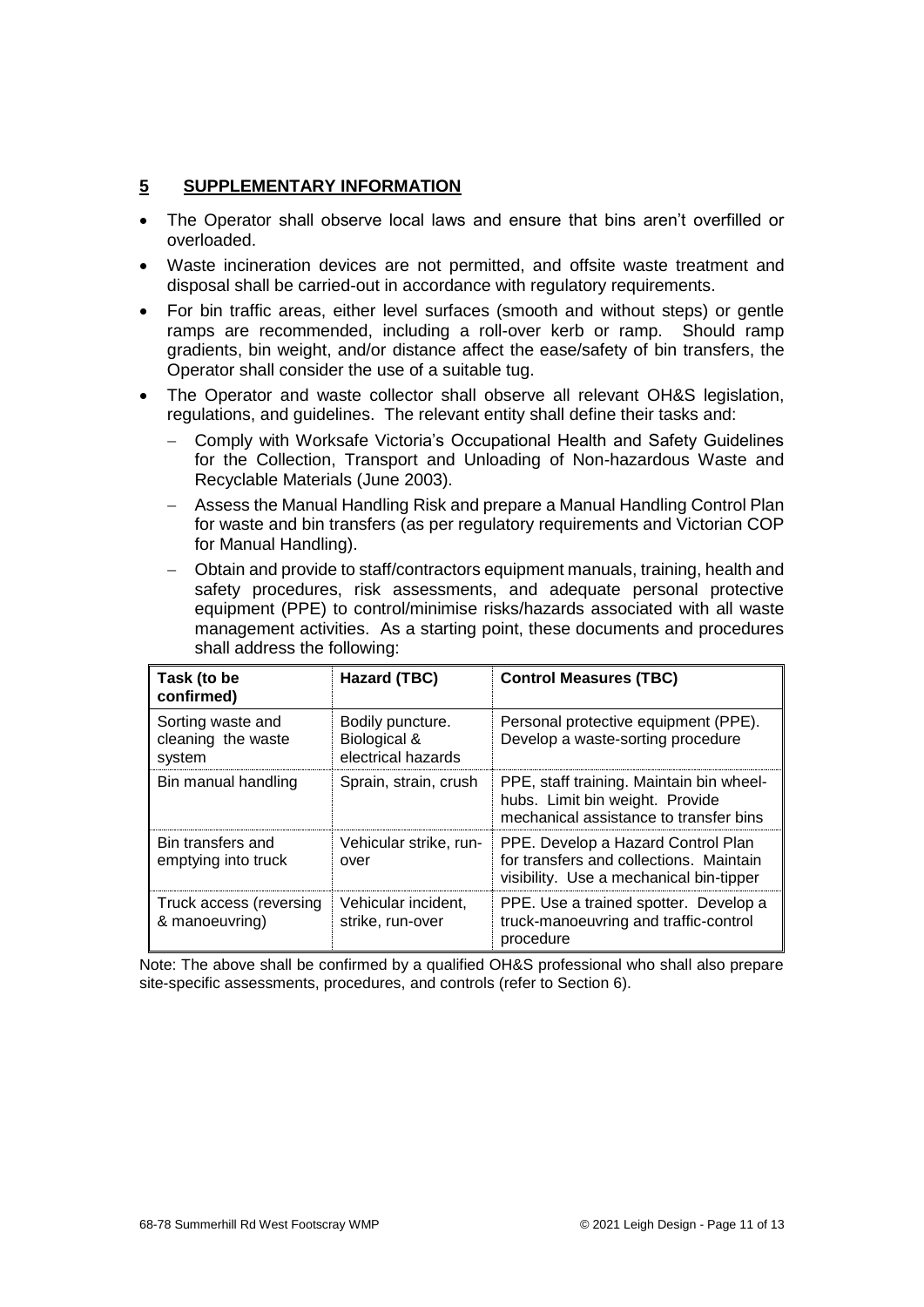# <span id="page-11-0"></span>**6 CONTACT INFORMATION**

**Maribyrnong City Council** (local Council), ph: 03 9688 0200

**Waste Wise Environmental** (private waste collector), ph 1300 550 408

**Kartaway** (private waste collector), ph 1300 362 362

**FJP Safety Advisors** (OH&S consultant), ph 03 9255 3660

**Electrodrive** (tug & trailer supplier – for bin transfers), ph 1800 033 002

**Warequip** (tug supplier – for bin transfers), ph 1800 337 711

**Sulo MGB Australia** (bin supplier), ph 1300 364 388

**One Stop Garbage Shop** (bin supplier), ph 03 9338 1411

Note: The above includes a complimentary listing of contractors and equipment suppliers. The stakeholders shall not be obligated to procure goods/services from these companies. Leigh Design does not warrant (or make representations for) the goods/services provided by these suppliers.

# <span id="page-11-1"></span>**7 LIMITATIONS**

The purpose of this report is to document a Waste Management Plan, as part of a Planning Permit Application.

This report is based on the following conditions:

- Operational use of the development (excludes demolition/construction stages).
- Drawings and information supplied by the project architect.
- The figures presented in this report are estimates only. The actual amount of waste will depend on the development's occupancy rate and waste generation intensity, the user's disposition toward waste and recycling, and the Operator's approach to waste management. The Operator shall make adjustments, as required, based on actual waste volumes (if the actual waste volume is greater than estimated, then the number of bins and/or the number of collections per week shall be increased, STCA).
- This report shall not be used to determine/forecast operational costs, or to prepare feasibility studies, or to document operational/safety procedures.